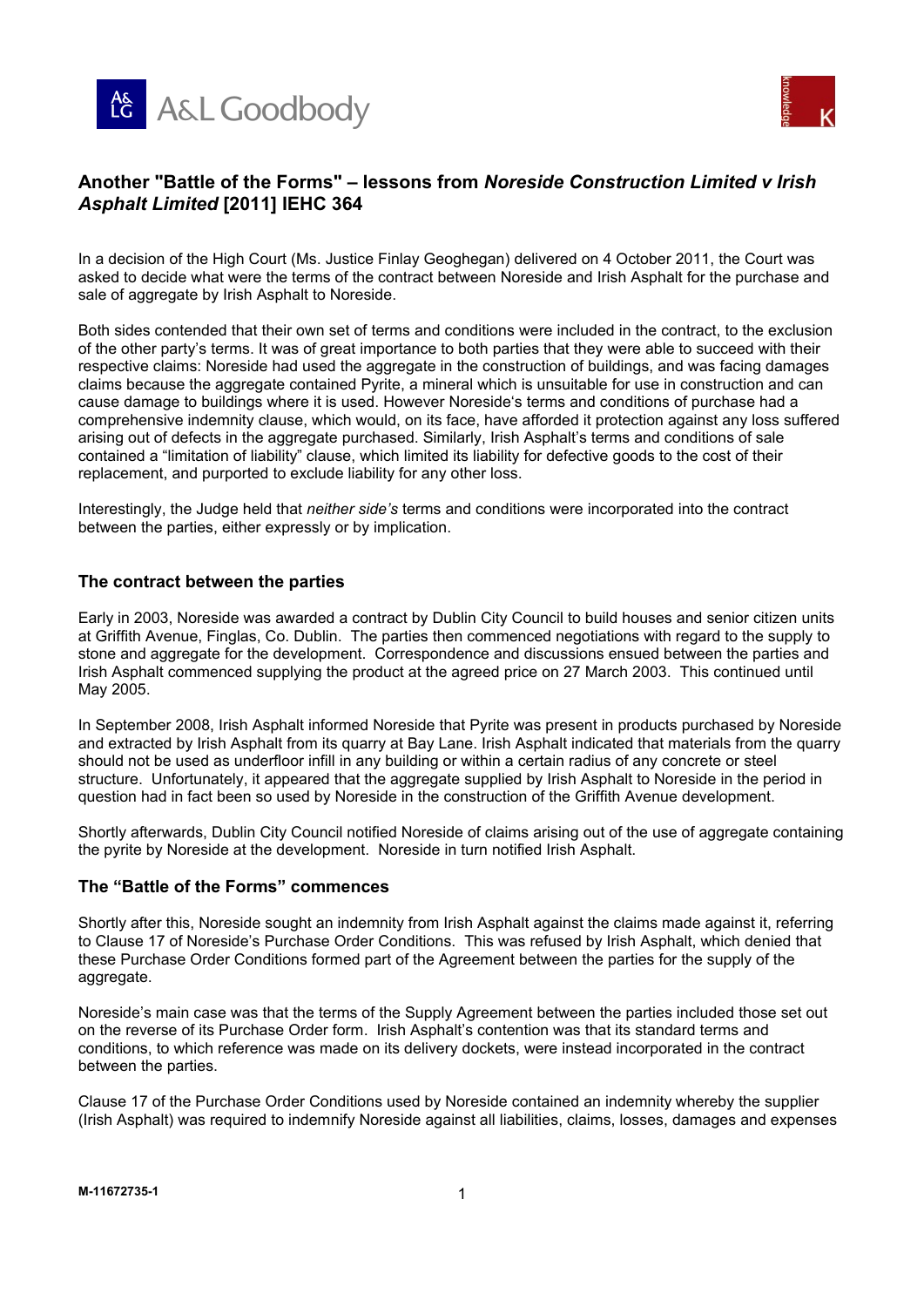



both in respect of personal injury or death and also any damage to any property arising out of, or in the course of, or caused by the manufacture and delivery of, or any de fect in, the aggregate or stone supplied.

In turn, Irish Asphalt pointed to a term in its terms and conditions, which provided that in the event of goods being delivered by Irish Asphalt which were defective, Irish Asphalt's liability was to be limited to the cost of the replacement, and that in no circumstances would Irish Asphalt be liable for any other loss arising directly or indirectly from the supply of defective materials.

The stage was therefore set for a classic "battle of the forms".

## **The decision**

In a typical "battle of the forms" each of the parties to the contract contends that the contract is to incorporate its own, and not the other party's, terms and conditions. In terms of classical contractual analysis, the issue often turns on whether there has been a valid acceptance of a bona fide offer, or whether, on the facts, the response of the offeree is in fact a "counter offer", particularly in circumstances where the purported acceptance of the

original offer itself lays down additional conditions which are to form part of the contract. **1** As Professor Clark has noted, it becomes particularly difficult to tell when an offer or counter-offer had been made "when

negotiations consist of each party sending printed forms back and forth". **2** The outcome in each case will very largely depend on the particular facts of the transaction.

In her Judgment, Finlay Geoghegan J. held that it was not in dispute that a contract came into being between the parties, and said that the real question was when and how the contract came into existence. This required a detailed analysis of the facts leading to the conclusion of the agreement.

Following that analysis, the Judge concluded that an oral agreement had indeed been reached between the parties on 26 March 2003 as to the terms on which Irish Asphalt would supply aggregate to Noreside for the construction contract at Finglas. However, the Judge concluded that the parties were content to conclude that oral agreement once the bare bones of the deal had been agreed. These included the names of the parties, the place of delivery, the four types of aggregate or stone required to be purchased and sold, the unit price of each type per tonne, the delivery charge per tonne and the credit terms, as well as the fact that it was a fixed price contract.

The Judge went on to hold that there were certain other relatively minor terms which were deemed to be implied in the agreement. The first of these was that a written Purchase Order signed by Noreside had to be communicated to Irish Asphalt at least by fax. The Judge noted that this had been done on 26 March, the same date on which the oral agreement was reached. It was also held that there was an implied term that a credit application had to be completed by Noreside and returned to Irish Asphalt, and it was noted that this appeared to have been done the following day, 27 March. Finally, the Judge held that there were implied terms about the manner in which the contract would be performed, including an industry-standard ordering system known as oral "call offs" placed by telephone call by the site manager or other operative from Noreside's construction site to Irish Asphalt's operative, and the recording of the amount of aggregate supplied by the use of delivery dockets, in accordance with well-established industry practice in the quarrying and construction industries.

The question then arose as to whether there was any room for the terms and conditions of either the Plaintiff or the Defendant to have been incorporated into the final agreement which the Judge held was reached on 27 March 2003.

#### **Noreside's terms and conditions**

l *1*

*See for example the Judgment of Murphy J. in Tansey v. the College of Occupational Therapists Limited, unreported, High Court, August 27, 1986, cited in Clarke, Contract Law in Ireland ( 6th edition, 2008).*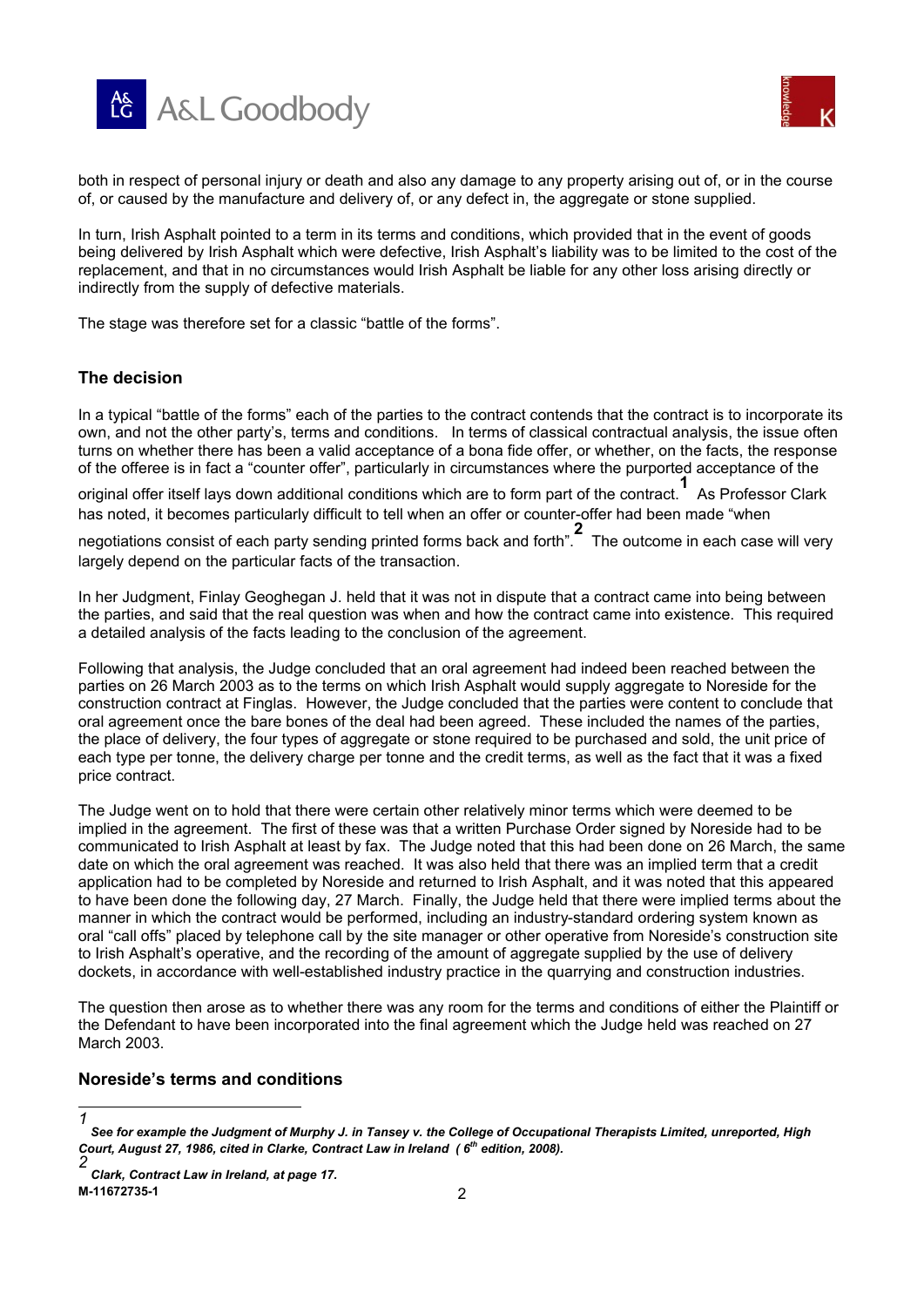



In that regard the Court held that there were two reasons why the terms and conditions of Nor eside were not incorporated into the contract. First, Noreside did not, on or before the date the oral agreement was reached, bring to the attention of Irish Asphalt Noreside's standard purchase order conditions containing the indemnity provision on which it sought to rely. Secondly, whilst these terms and conditions were printed on the reverse of the purchase order form which was sent by fax as part of the implied terms of the transaction, there was in fact no reference on the front side of the purchase order form to the purchase order conditions.

### **Irish Asphalt's terms and conditions**

Irish Asphalt argued that its standard terms and conditions were incorporated into the agreement by the signature by or on behalf of Noreside on each delivery docket. Irish Asphalt's case was that each individual delivery formed a distinct and unique contract between the parties, although part of the overarching or master contract made between them, and that its terms and conditions were incorporated into each such contract by the signature referred to above, by reasonable notice of the prior delivery documents, or by a course of dealing.

The Judge agreed that terms and conditions may indeed be incorporated into a contract by signature,

reasonable notice or by a course of dealing. **3**<br>**1** However, the Judge went on to rule that the key question in this regard is whether the document which makes reference to the terms and conditions is a contractual document, citing with approval the judgment of Auld J. in the English Court of Appeal decision of Grogan v. Robin Meredith Plant Hire (1996) CLC 1127. Finlay Geoghegan J. went on to hold that a distinction had to be drawn between, on the one hand, documents which give effect to or form part of the background to the formation of a contract, and, on the other hand, documents which are, in reality, *post-contractual* documents. She said that while the former are an obvious source of terms, *…."a Court may conclude that the latter came too late to prove an* 

# *argument of incorporation"*. **4**

The Judge concluded that the delivery documents signed between the parties were all post- contractual documents because they did not have the effect either of making a new or distinct contract, or of varying the existing contract, having regard to the particular facts of the case (which the Judge stressed were of critical importance to any contractual analysis). In this regard the Judge noted that the facts in the case before her were sufficiently similar to the facts in the Grogan decision of the Court of Appeal, and that the analysis of Auld. J. in that case was of assistance as a result. In Grogan, the document which was sought to be relied on by one party as evidence of the agreement by the other party to a key term of the agreement between them was a time sheet signed by the other party recording the hours worked by the first party's driver. While the time sheet contained a statement to the effect that all hire was undertaken on the other party's conditions, the Court of Appeal held that the time sheet was a document whose purpose was not to make or vary a contract but rather to assist in the execution of an existing contract.

Likewise, Finlay Geoghegan J. concluded on the evidence that the delivery dockets signed between the parties were signed on behalf of Irish Asphalt by the weighbridge operator at its premises, and were signed on behalf of Noreside by the haulier who was sent out to collect the aggregate, or by the site foreman or the site operative, if the aggregate was delivered to the site. The Judge noted that, when the original contract was agreed between the parties, each of the senior employees of Noreside and Irish Asphalt respectively had to consult in each case with a superior prior to reaching agreement between them. The Judge also accepted further evidence that none of the persons signing the delivery dockets had any authority to negotiate or agree to any contractual terms relating to the purchase of the aggregate. Accordingly, the Judge held that the purpose of the delivery dockets was simply to record the particular supply of aggregate with a view to payment, and that while the documents were undoubtedly important documents, they were non-contractual documents, relevant only to the administration and execution of the contract already previously agreed between the parties.

## **Were terms implied into the contract by virtue of industry custom and practice?**

l

*<sup>3</sup> Finlay Geoghegan J. referred in this respect to McMeel," Construction of Contracts" (Second Edition, 2011) at paragraph 15.53. 4*

**M-11672735-1** 3  *At paragraph 32 of the Judgment of Finlay Geoghegan J.*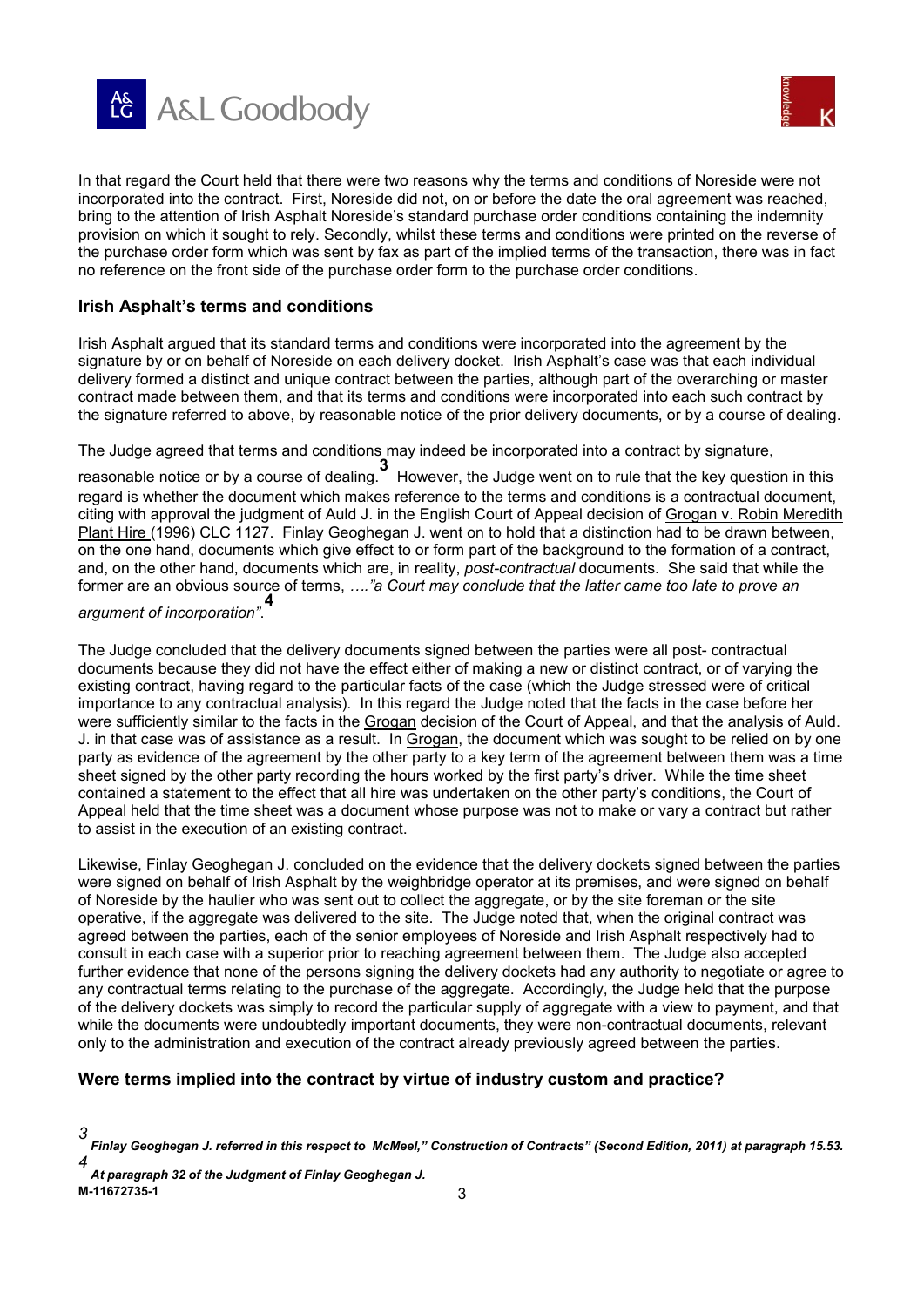



Having concluded that neither the Purchase Order Conditions of Nor eside, nor the standard terms and conditions of Irish Asphalt, were in fact incorporated into the contract agreed between the parties, it followed that there was no limitation on Irish Asphalt's liability for defective product (if any) supplied pursuant to the standard terms and conditions of supply of Irish Asphalt. However, the Judge then had to consider whether such a term was to be implied into the contract by virtue of the custom and practice within the industry.

The parties were not in dispute as to the principles according to which terms will be implied into a contract by way of custom. The Judge referred in this regard to McDermott on Contract Law (2001), where the author sets

out a non-exhaustive list of the requirements which must be fulfilled before a custom may be implied. **5**

The Judge held that the evidence adduced by Irish Asphalt fell short of establishing a custom of a type which would permit her to find that where a contract such as the one concluded between the parties had been entered into, a term was to be implied into that contract that in the event of goods being delivered which were defective, the seller's liability would be limited to the cost of their replacement only, and also a term that the sellers would not be liable for any other loss arising directly or indirectly from the supply of defective materials. In this regard, Finlay Geoghegan J. did find that there may well have been a standard practice amongst the larger quarry owners of inserting, in the standard conditions of sale, clauses limiting liability to replacement of defective products, and that a purchaser from the construction industry might well seek (albeit perhaps unsuccessfully) to obtain an indemnity against loss arising from defective product. However, she was not satisfied that there was evidence of a well-known custom according to which quarry operators were entitled to limit their liability for defective product to replacement product in the absence of the inclusion of an express contractual term to that effect. She went on to hold that the practice, insofar as one existed, appeared instead to have been of the inclusion of express contractual terms.

## **Were the goods supplied of "merchantable quality"?**

Noreside also argued that a term was implied pursuant to Section 14 of the Sale and Goods Act 1893 (as amended by the Sale and Goods and Supply of Services Act 1980) to the effect that the aggregate supplied under the contract was of merchantable quality. The Court agreed that there was indeed an implied condition that the goods supplied under the contract were to be of merchantable quality, and that there was no evidence to support any exclusion of such condition. However, she went on to point out that the issue as to whether or not the aggregate in stone was or was not of merchantable quality was a matter which could only be determined at the full hearing of Noreside's claim.

## **Decision in James Elliott Construction Ltd v Irish Asphalt Ltd [2011] IEHC 269**

Finally, the Court referred to the earlier decision of Charleton J. in the above case, which involved a claim for damages for breach of contract in relation to the supply by Irish Asphalt of aggregate alleged to contain Pyrite. Similar delivery dockets had been used by Irish Asphalt in that case, which contained a similar limitation of liability clause. Finlay Geoghegan J. noted that she and Charleton J. had reached similar conclusions on the non-incorporation of the limitation of liability clause, though on different facts and contractual analysis. She also noted that the Elliott decision was under appeal.

It is noteworthy also that in the Elliott case, while Charleton J. ruled that the limitation of liability clause was not incorporated into the relevant contract, he went on to hold that even if it had been, it would have been unenforceable: this was because he was of the view that the material supplied by Irish Asphalt in that case was not of merchantable quality. As indicated above, contracts for the sale of goods contain, by virtue of Section 14 of the Sale and Goods Act 1893 (as amended by the Sale and Goods and Supply of Services Act 1980) an

*(ii) The custom must be certain.*

l *5*

*At para. 7.07. The list of requirements is as follows:* 

*<sup>(</sup>i) The custom must have acquired such notoriety that the parties must be taken to have known of it and intended it should form part of the contract.*

*<sup>(</sup>iii) The custom must be reasonable and the more unreasonable it is the harder it will be to prove that it exists.*

*<sup>(</sup>iv) Until the Courts take judicial notice of a custom it must be proved by clear and convincing evidence.*

*<sup>(</sup>v) The custom must not be inconsistent with the expressed contract.*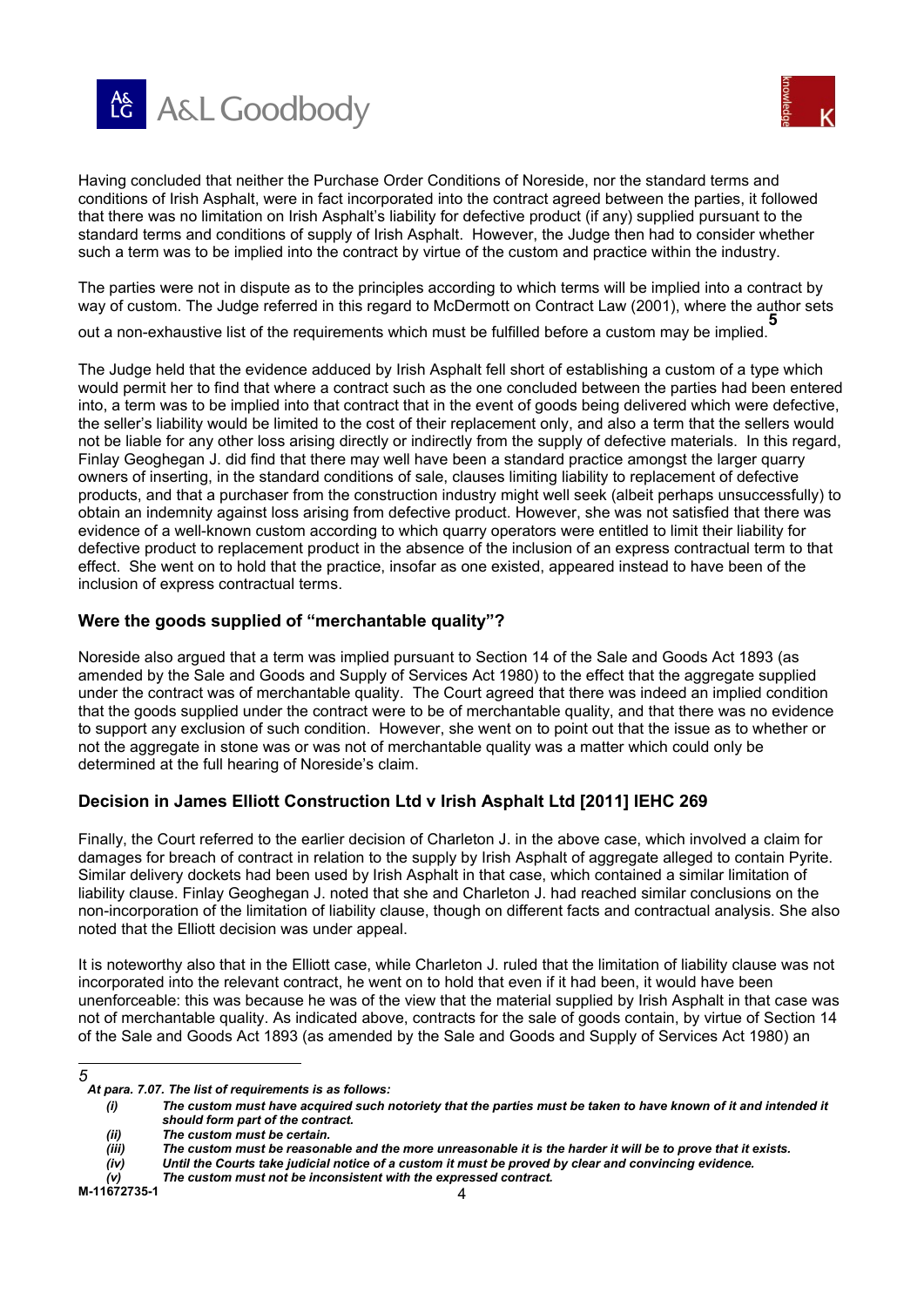



implied term that they are of merchantable quality. While the Act provides that such implied terms may be excluded by other terms of the contract, any such excluding term must be "fair and reasonable", as required by the relevant provisions of the 1980 Act. In Charleton J's opinion, the relevant limitation of liability clause also failed this test.

### **Comment**

The decision in Noreside is also currently on appeal to the Supreme Court, and we will report on that Court's decision in due course.

The Noreside decision is noteworthy because it illustrates the approach of the Irish High Court on key issues such as contract formation; the inclusion of standard terms and conditions in a contract; and the extent to which terms may be implied into a contract, particularly on the basis of an alleged custom or practice.

#### *An oral contract will be binding*

In relation to the formation of a contract, the case confirms the willingness of the Court to conclude that an oral agreement has been formed for the supply of goods, without the necessity for such an agreement to be in writing. The message here is that if parties wish to prevent a contract coming into force before all terms have been agreed, including "standard" terms of sale or purchase, they must say so clearly.

#### *Incorporating unusual or onerous terms*

In addition, it is clear from the decision, which is in line with other recent decisions of the Courts in Ireland and the UK, that if a party wishes to ensure that its terms and conditions are to prevail to the exclusion of the other party's terms, again it must do so clearly and unambiguously. The Court found that Noreside's purchase order conditions were not drawn to the attention of Irish Asphalt, either specifically during the negotiations or on the face of the purchase order form, and the Judge was unwilling to hold that the fact that they were printed on the reverse of that form was sufficient to bind Irish Asphalt.

From the point of view of Irish Asphalt, the Judge was also unwilling to agree with its submissions that each individual delivery was a distinct and unique contract in itself, and that accordingly Irish Asphalt's own terms and conditions were incorporated by signature or reasonable notice, by reason of reference to those terms on delivery dockets. To this extent, Finlay Geoghegan J. took the same approach as the Court of Appeal in the Grogan decision, which rejected the proposition that the court should look only at the words of a signed document, and disregard its nature or function. From the perspective of a supplier, therefore, the mere fact that a document is signed by the purchaser will be of no assistance if the document does not have contractual effect as between the parties. Additionally, the decision in Noreside also suggests that, even if the document being signed had contractual effect, it would be necessary, in order for such signature to amount to a legally binding variation of the original agreement, to ensure that it was signed by appropriate duly authorised representatives of the contracting party, and not by operatives below management level.

#### *Establishing a custom or usage regarding contractual terms*

The finding in relation to industry custom and practice will be of particular interest, and not just to quarry owners and the construction industry. It confirms that a very high legal bar must in practice be surmounted by any party seeking to convince a Court that the parties did not need to incorporate an express term into the contract. Finlay Geoghegan J. referred in this regard to the judgment of Hedigan J. in McCarthy v Health Service Executive [2010] IEHC 75, approving the statement of Maguire P. in O' Reilly v Irish Press [1937] 71 ILTR 194 where that Judge said:

*"[A] custom or usage of any kind is a difficult thing to establish…. I have to be satisfied that [it is] so notorious, well known and acquiesced in that, in the absence of agreement in writing, it is to be taken as one of those*